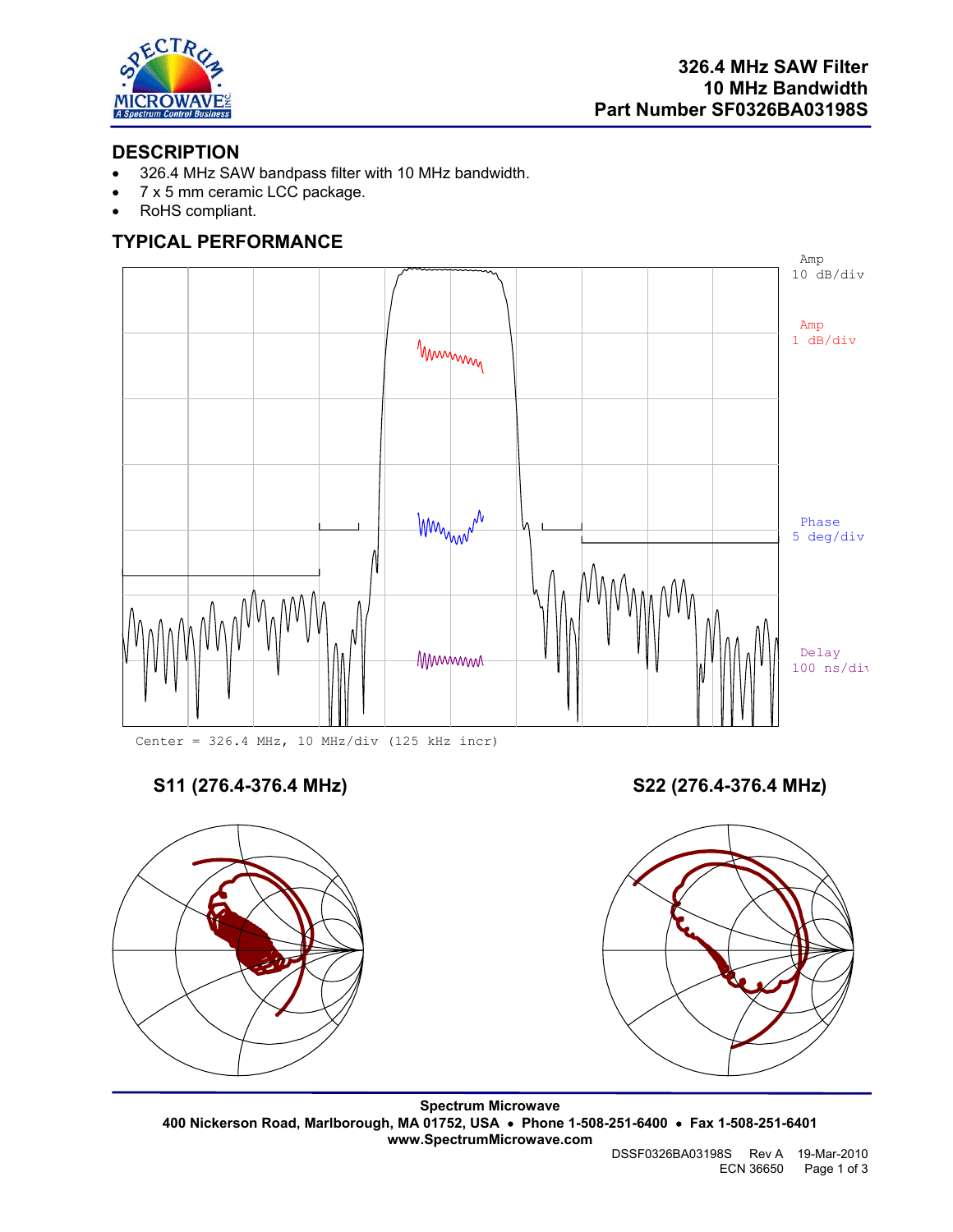

#### **SPECIFICATION**

| <b>Parameter</b>                                         | <b>Min</b> | <b>Typ</b> | <b>Max</b> | <b>Units</b> |
|----------------------------------------------------------|------------|------------|------------|--------------|
| Center Frequency, $F_c$ <sup>1</sup>                     |            | 326.4      |            | <b>MHz</b>   |
| Insertion Loss <sup>2</sup>                              |            | 8.2        | 10         | dВ           |
| Passband Ripple (321.4-331.4 MHz)                        |            | 0.5        | 1          | $dB$ p-p     |
| Group Delay Deviation (321.4-331.4 MHz)                  |            | 35         | 60         | ns p-p       |
| <b>Absolute Delay</b>                                    |            | 580        | 750        | ns           |
| 1 dB bandwidth $2$                                       | 10         | 14.4       |            | <b>MHz</b>   |
| Lower 1 dB Frequency                                     |            | 319.5      | 321.4      | <b>MHz</b>   |
| Upper 1 dB Frequency                                     | 331.4      | 333.9      |            | <b>MHz</b>   |
| 40 dB Bandwidth                                          |            | 23.3       | 25.5       | <b>MHz</b>   |
| Relative Attenuation (10 to 306.4 MHz) <sup>2</sup>      | 47         | 50         |            | dB           |
| Relative Attenuation (306.4 to 312.4 MHz) $^2$           | 40         | 45         |            | dB           |
| Relative Attenuation (340.4 to $346.4$ MHz) <sup>2</sup> | 40         | 44         |            | dB           |
| Relative Attenuation (346.4 to 500 MHz) <sup>2</sup>     | 42         | 44         |            | dB           |
| Input $\overline{IP3}$ <sup>3</sup>                      | 37.5       |            |            | dBc          |
| Source and Load Impedance                                | 50         |            |            | ohms         |
| <b>Temperature Coefficient of Frequency</b>              | -86        |            |            | ppm/°C       |
| <b>Ambient Temperature</b>                               |            | 25         |            | $^{\circ}$ C |

Notes: 1. Reference frequency. Computed as mean of the 3 dB frequencies.

- 2. All dB values are referenced to the insertion loss value, which is recorded as minimum value in the passband.
- 3. Measured inside filter passband.

#### **MAXIMUM RATINGS**

| Parameter.                         | W n | vlax |        |
|------------------------------------|-----|------|--------|
| Storage Temperature Range          | -40 | 85   | $\sim$ |
| <b>Operating Temperature Range</b> | -20 | 85   |        |
| Input Power Level                  |     |      | dBm    |

## **MATCHING CIRCUIT**



Notes:

- Recommend 2% or better tolerance matching components. Typical inductor Q=40.
- Optimum values may change depending on board layout. Values shown are intended as a guide only.

**Spectrum Microwave 400 Nickerson Road, Marlborough, MA 01752, USA** • **Phone 1-508-251-6400** • **Fax 1-508-251-6401 www.SpectrumMicrowave.com**